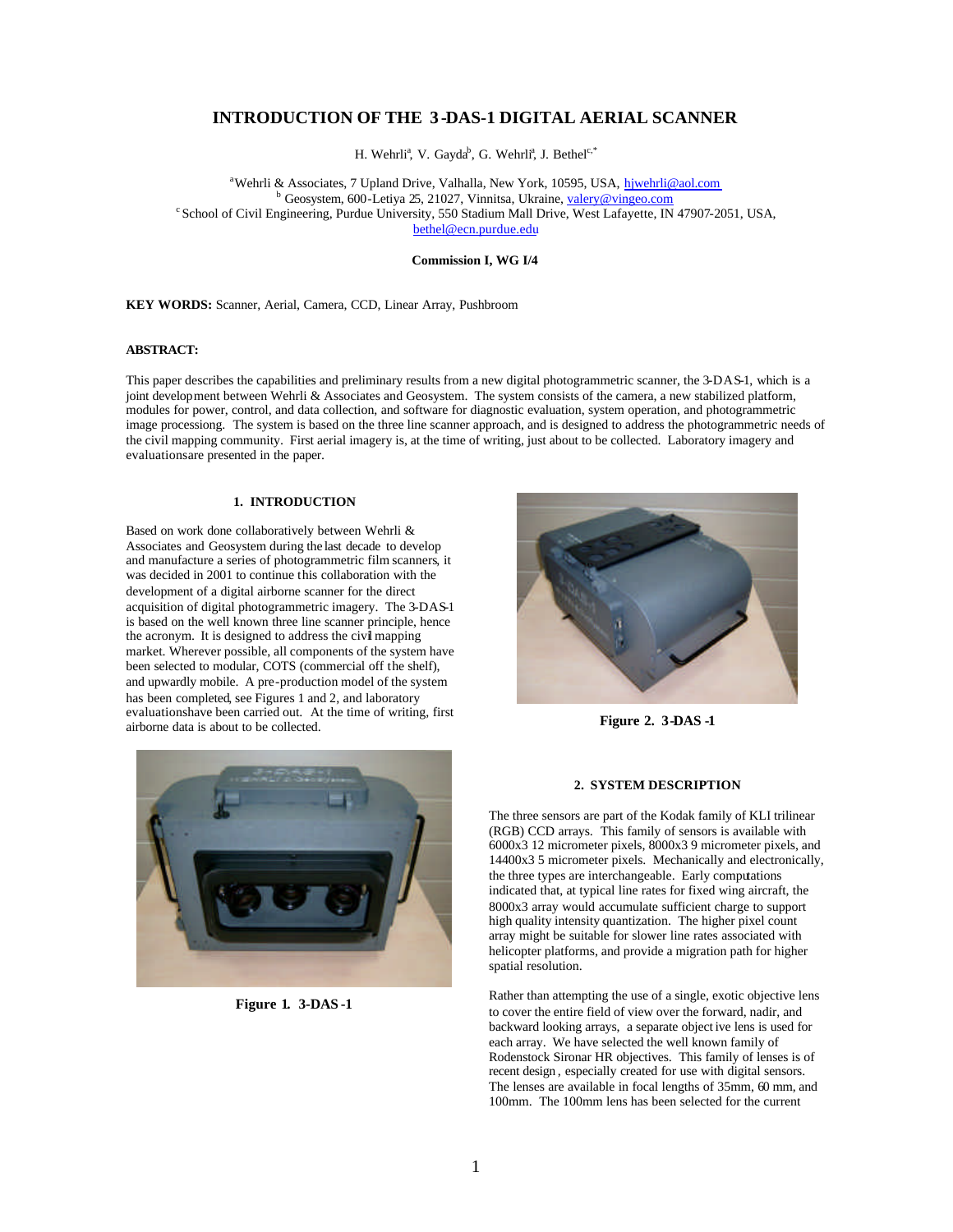model of the 3-DAS-1. Figure 3 shows an evaluation of the modulation transfer function for this lens.



**Figure 3. MTF for 100mm lens**

The 3-DAS1 system software runs under Windows XP. The scanner electronics, designed by Geosystem, is in firmware and thus upwardly mobile with technical developments and future requirements. The transfer of image data from the sensor electronics to the computer is by the Camera Link standard, at 12 bits, to a PCI-X 64 bit line grabber. The camera link also provides a control channel and the downloading of new firmware. Tests show that data from all 9 lines can be simultaneously recorded to disk at 800 lines per second. A suitable computer with adequate mass storage for a typical 3-4 hour should host the system. The geometry of the convergence has the central camera looking at nadir, the forward looking camera inclined at 26 degrees, and the after looking camera inclined at 16 degrees. This provides two channels with conventional base-height configuration, and a third channel to provide additional, redundant parallax, but also to provide fillin in case momentary turbulence degrades the nadir channel. Measured lens distortion data are shown in Tables 1 and 2. The angles are decimal degrees and the distortion is in millimeters. Figure 4 shows a block diagram of the system.

| Pixel | Angle     | Dist.    |
|-------|-----------|----------|
| 150   | $-18.750$ | $-0.002$ |
| 350   | $-17.825$ | 0.002    |
| 550   | $-16.893$ | 0.001    |
| 750   | $-15.950$ | 0.003    |
| 950   | $-15.000$ | 0.002    |
| 1150  | $-14.040$ | 0.004    |
| 1350  | $-13.074$ | 0.000    |
| 1550  | $-12.100$ | 0.000    |
| 1750  | $-11.118$ | 0.000    |
| 1950  | $-10.130$ | $-0.003$ |
| 2150  | $-9.136$  | $-0.003$ |
| 2350  | $-8.137$  | $-0.006$ |
| 2550  | $-7.131$  | $-0.006$ |
| 2750  | $-6.123$  | $-0.008$ |
| 2950  | $-5.107$  | $-0.005$ |
| 3150  | $-4.092$  | $-0.008$ |
| 3350  | $-3.071$  | $-0.005$ |
| 3550  | $-2.046$  | 0.000    |
| 3750  | $-1.024$  | $-0.001$ |
| 3950  | 0.000     | 0.000    |

#### **Table 1. Lens distortion data**

| Angle  | Dist.    |
|--------|----------|
| 1.023  | $-0.001$ |
| 2.047  | 0.001    |
| 3.070  | 0.004    |
| 4.088  | 0.001    |
| 5.108  | 0.006    |
| 6.120  | 0.003    |
| 7.132  | 0.008    |
| 8.136  | 0.004    |
| 9.136  | 0.003    |
| 10.132 | 0.005    |
| 11.118 | 0.001    |
| 12.100 | 0.000    |
| 13.074 | $-0.002$ |
| 14.040 | $-0.004$ |
| 14.999 | $-0.004$ |
| 15.949 | $-0.005$ |
| 16.891 | $-0.004$ |
| 17.824 | $-0.004$ |
| 18.749 | 0.001    |
| 19.885 | 0.002    |
|        |          |

**Table 2. Lens distortion data**



**Figure 4. System block diagram**

Early computations indicated that existing stabilized platforms designed for use with film cameras were not accurate enough for use with aerial three line scanners. This prompted us to design a new stabilized platform, ASP -1. Our platform is a very simple kinematic design where the pitch and roll actuators tilt the camera adapter plate as commanded by the IMU module. Initial evaluation for this platform indicate an accuracy of 0.02 degrees for pitch and roll, and 0.05 degrees for yaw. A unique feature of this new platform is the capability (for frame cameras) to provide forward motion compensation, FMC. We consider the ASP-1 to be an integral module of the 3-DAS-1. Compatible IMU-GPS systems would be the Applanix 410 or 510. Integration is also being made with the Trackair Flight Management System.

An overview of software for the 3-DAS-1 is summarized in the following lists.

#### **DAS scanning software:**

- Compresses and displays grabbed image in real-time mode, allows to switch cameras while running.
- Builds histograms for every camera image in realtime mode.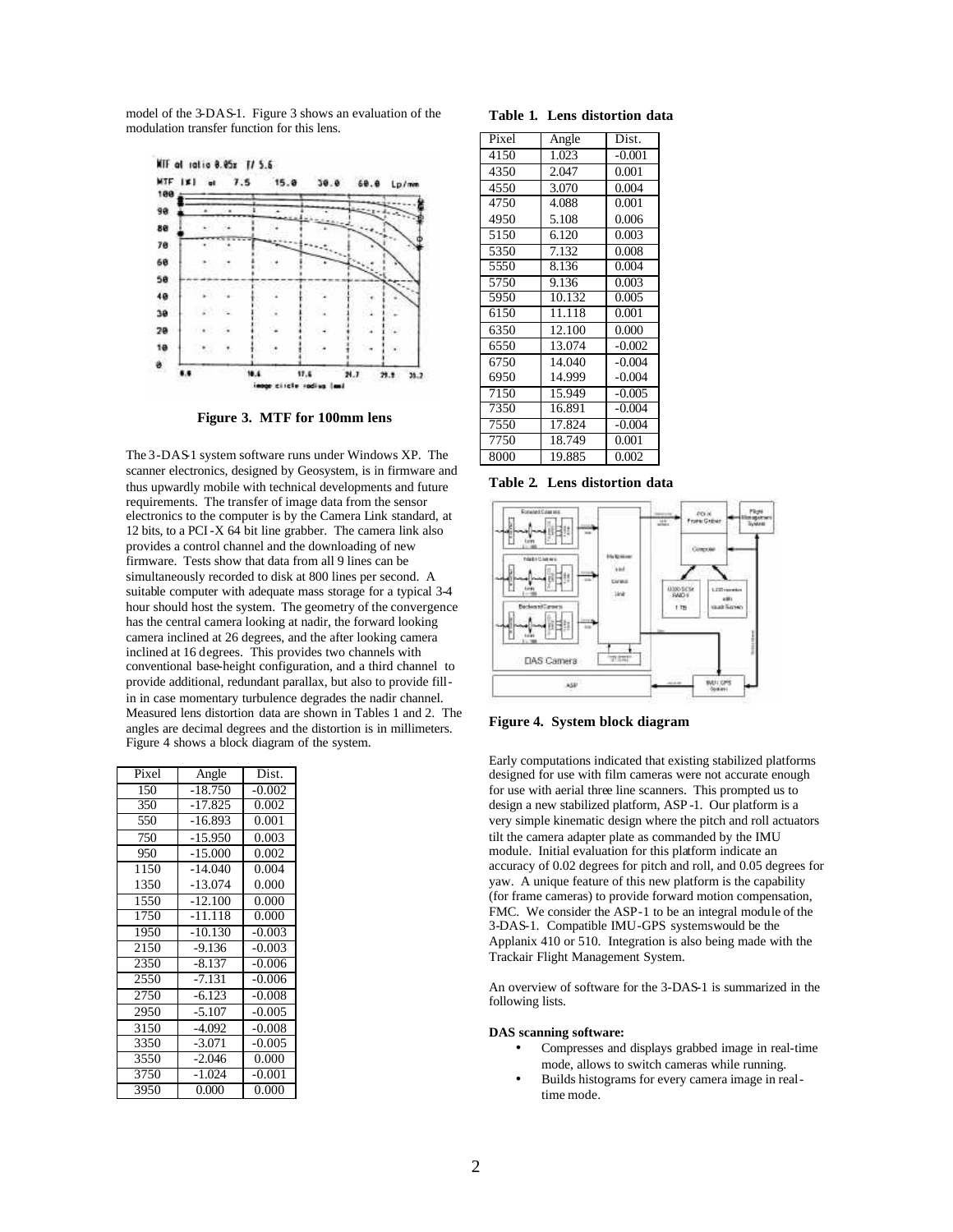- Calculates statistics for every camera image in realtime mode (minimum, maximum, average, median and deviation).
- Allows to display image in different modes: RGB, R, G, B and Gray scale.
- Performs gamma-correction for every camera image.
- Allows to adjust LUT for every color channel using curves (curves can be saved and loaded for further use).
- Supports different operation modes taking into account color lag.
- Allows to adjust internal program parameters like number of buffers and size of buffers manually.
- Provides different image saving options:
	- o Selecting cameras to write and cameras to ignore.
	- o Color depth for every camera (8 … 14 bits per channel).
	- o Color channel for every camera to save (RGB, R, G, B, Gray scale).
	- o Image compression (lossless, lossy) not realized yet.
- Reads and writes camera's registers using terminal.
- Contains settings window with simple hierarchical structure to adjust most used board registers (frequency, exposition, etc).
- Saves received images to HDD applying image correction and visualizes writing process.
- Automatically creates image map (for further comfortable work with large raster files) and saves it to HDD.
- Automatically numerates output files, creates infofiles with all necessary information about images.
- Displays total size of saved image, free disk space, writing time, etc.

## **DAS Viewer:**

- Opens RAW-files of unlimited size, supports both color and gray scale images with bit depth from 8 to 16 bits per channel.
- Uses image map for quick image navigation.
- Saves image fragments to RAW, BMP and TIFF formats with various bit depth.
- Cuts images to fragments with defined size and overlap.
- Builds histogram of user-defined image fragment for every color channel.
- Performs image correction (brightness, contrast, gamma or curves) in 16-bits per channel mode.

#### **DAS Photogrammetric Processing:**

- Level 0 to Level 1 conversion
- Channel pairwise rectification for stereo compilation and matching
- DEM generation
- Ortho rectification

## **3. RESULTS**

As mentioned the 3-DAS-1 is just about to acquire first aerial data. The following terrestrial image, Figure 5, was acquired from one channel out of a windo w in the laboratory. Figure 6 shows a zoomed in detail of the antenna mast in the background. The antenna was 2.3 kilometers from the camera.



**Figure 5. Terrestrial image from 3-DAS -1**



**Figure 6. Close-up of antenna**

# **4. CONCLUSIONS**

Directly acquired digital imagery is seeing widespread acceptance in the photogrammetric community. The combination of a wide field of view three line scanner and a new, high performance stabilized platform appear to make the 3-DAS-1 an attractive system for large scale topographic mapping, and associated tasks. Coming tests with aerial imagery over controlled target fields will be made to quantify geopositioning performance.

### **5. REFERENCES**

- 1. Gruen, A., Zhang, L., 2002. Sensor Modelling for Aerial Mobile Mapping with Three-Line\_Scanner (TLS) Imagery. ISPRS Commission II Symposium on Integrated System for Spatial Data Production, Xi'an, PRC
- 2. Hoffman, O., Nave' P., Ebner, H., 1982. DPS A Digital Photogrammetric System for Producing Digital Elevation Models and Orthophotos by Means of Linear Array Scanner Imagery. *Int.*